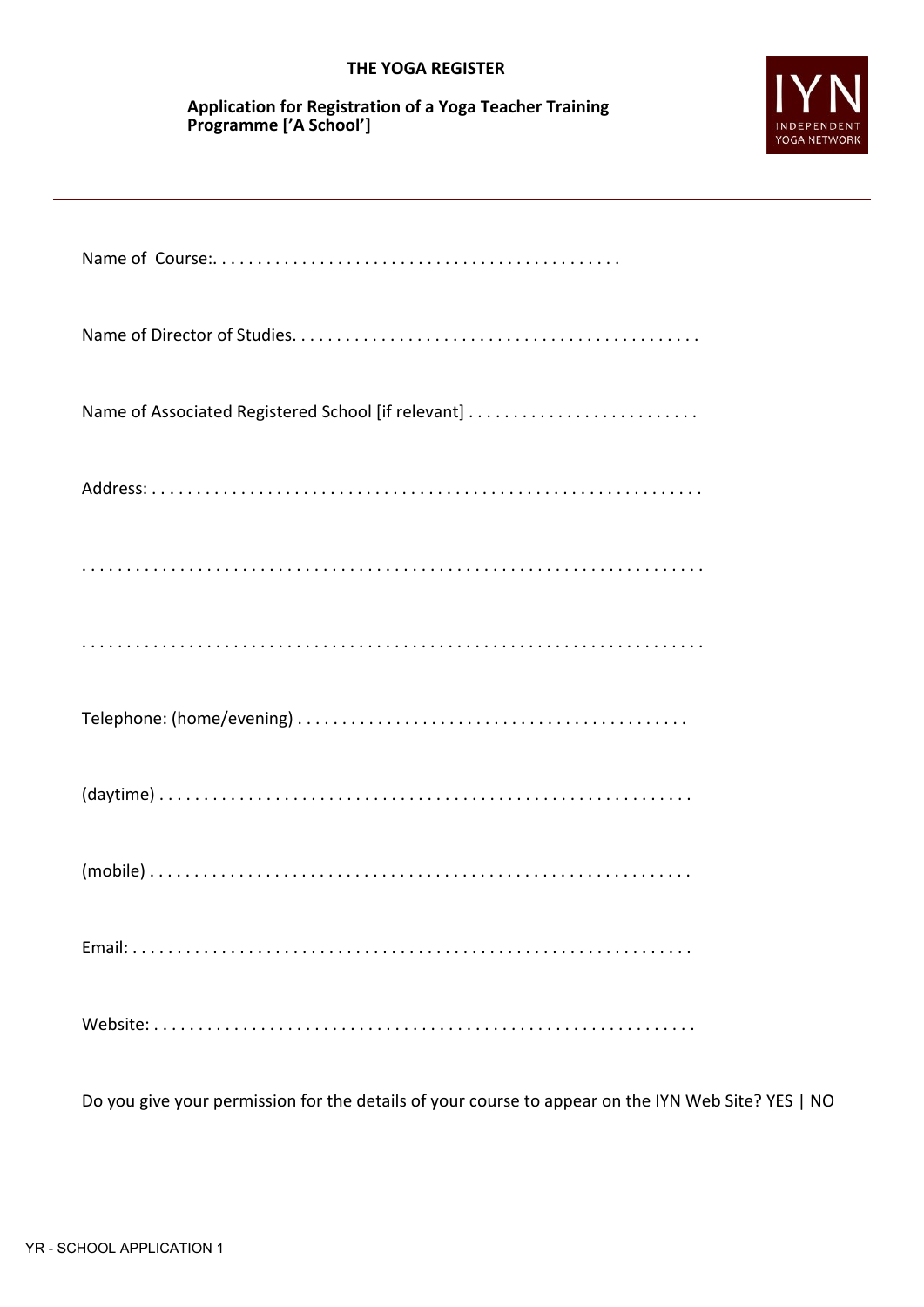### AGREEMENT

The information I have provided is true. I agree to uphold the standards of the Yoga Register and teach safely, responsibly and in a manner which enhances the reputation of the Register and Yoga in general. I understand that breach of this agreement will result in the withdrawal of registration.

Signed: . . . . . . . . . . . . . . . . . . . . . . . . . . . . . . . . . . . . . . Date: . . . . . . . . . . . . . . . . . . . .

SEND THIS PAGE WITH YOUR APPLICATION TO IYN, NYSFOR, PARK ROAD, ABERMAW, GWYNEDD, LL42 1PH OR BY EMAIL TO [info@peteyates.uk](mailto:info@peteyates.uk) **AND** T[O jimjgough@gmail.com](mailto:jimjgough@gmail.com) **AND** TO [debbiefarraryoga@gmail.com](mailto:debbiefarraryoga@gmail.com)

### **INTRODUCTION**

(to be read in conjunction with your application)

### **Raison d'être for the Yoga Register:**

- 1. to ensure that safe and effective teaching of Yoga is available to the public;
- 2. to provide the public with access to safe and effective Yoga teachers;
- 3. to inform aspiring Yoga teachers of safe and effective Yoga Teacher Training schools;
- 4. to provide services to Yoga Teachers, e.g. insurance, advice on setting up classes, etc.;
- 5. to promote and publicise the Yoga Register standard;
- 6. to help create, maintain and promote the conditions for Yoga to thrive in freedom.

#### **Types of application for Registration:**

The Yoga Register registers Yoga teachers and Yoga Teacher Training Schools who meet its Registration Standard. Teacher applicants can be one of the three types outlined below.

Graduates of Registered Schools gain automatic registration on presentation of their certificate and payment of the appropriate fee.

Elder Teacher Applicants who can document 5000 hours of successful teaching can apply to be registered as Yoga Elders.

Graduates of non-registered schools and Independent Teacher Applicants outside these categories can apply for registration on the basis of a combination of experience and non-certificated training and/or certification by a non-registered school. They will need to demonstrate that their teaching is to the Registration Standard.

#### **Derivation of the Registration Standard:**

The teaching of Yoga is determined by the nature of Yoga itself, rather than general principles of conventional education. The Yoga Register Standard is therefore derived from fundamental principles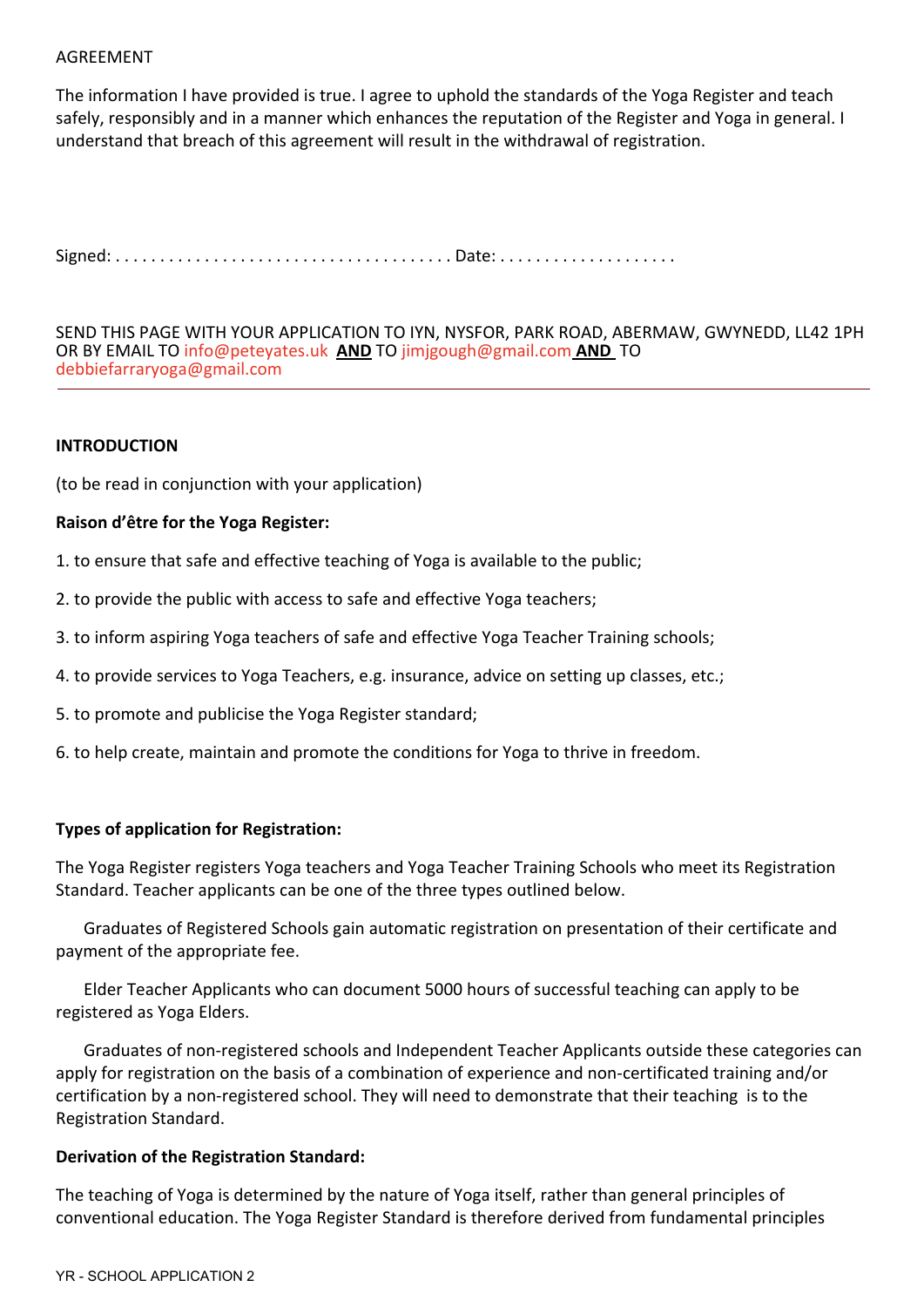which all traditions can subscribe to. These are *ahimsa* (non-violence), *satya* (truthfulness) and *svadhyaya* (self-study).

*Satya* requires that

1. the theoretical and practical accomplishments asserted by a certificate (whether issued by a registered or non-registered teacher training school), letters of recommendation, CV or any other means do actually exist, and are based on a genuine, pragmatic understanding of how the body, mind and Yoga practices work;

2. that teachers teach what they know from their own practice and experience;

*Svadhyaya* requires that the Registered Yoga Teacher's training and practice are based on a commitment to ongoing self-enquiry focused through the principles of Yoga.

*Ahimsa* requires a Registered Teacher to be able to teach Yoga, on the basis of their knowledge, training and experience, without inviting physical or psychological harm.

# **The Registration Standard thus recognises four areas of significance:**

Safety - A Registered Teacher must teach safely and a Registered Teacher Training School must enable its graduates to do so. (*ahimsa*)

Practical Skills – A Registered Teacher must possess practical skills appropriate to the style of Yoga she teaches and a Registered Teacher Training School must enable its graduates to do so. (*satya*)

Knowledge – A Registered Teacher must possess the factual knowledge and the self-knowledge necessary to teach her chosen style of Yoga effectively and safely and a Registered Teacher Training School must enable its graduates to do so. (*satya*)

Practice – All of the above must be grounded in the Registered Teacher's dedicated practice and it is the responsibility of a Registered Teacher Training School to ensure that its graduates are so grounded. (*svadhyaya*)

## **Assessment:**

A Registered Teacher Training School must assess its students to ascertain that they have met their requirements in all of the above areas before certifying them. Independent Teacher Applicants, of both **categories, must demonstrate that their training has been adequate in all four areas. (***satya***)**

## **Content of teacher training courses:**

Because of its profound and multifaceted nature Yoga can be systematised in many equally authentic ways. The Registration Standard therefore allows for flexibility of course curricula and does not prescribe their textual and theoretical underpinnings. The Register is equally flexible about assessment methods and does not prescribe them. Many are possible and those used are only required to be effective and honest.

## **Application of the standard:**

Teacher Training Schools seeking registration have their courses examined by the Register to ascertain their ability to produce graduates who are competent in the four areas of concern and that they confirm this through assessment. Independent Individual Trainings are assessed by the Register to ascertain that the individual concerned is competent in the four areas of concern.

## **Duration of Training:**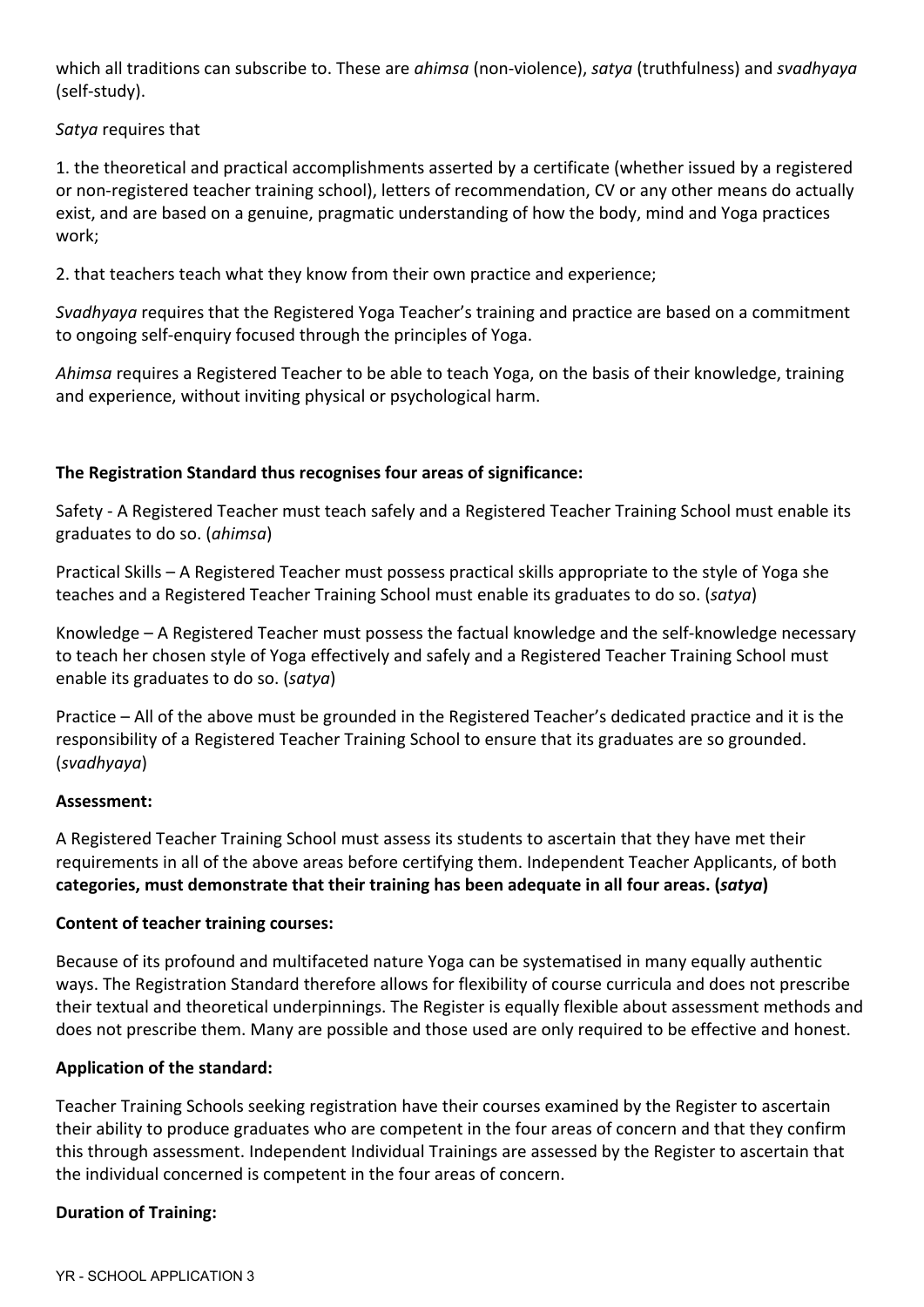Although the Register rejects the idea that adequate Teacher Training can be prescribed according to a breakdown of hours spent on various arbitrarily demarcated areas of study, it does require courses to have minimum study and contact hours as follows: COURSE DESIGNATION / MINIMUM CONTACT HOURS

200 / 160

- 250 / 200
- 300 / 240
- 350 / 280
- 400 / 300
- 450 / 324
- 500 / 360

1000 / 720

You may offer more than one level under a single registration, e.g. you may apply to register 200 and 500 courses at the same time. Only one lot of fees will be due.

## **WHAT YOU NEED TO SUPPLY:**

Please prepare a document based on **Sections 1 – 4** below, citing evidence from your curriculum and teaching materials and any other documentation you think will be useful. Please supply the documentation you have referred to as evidence in your submission. Please look upon this exercise as an opportunity to present your work to your peers and to participate in building a real solidarity within the Yoga community which will keep Yoga independent, vital and growing. Organise your presentation under the four headings, Safety and Care, Practical Skills, Knowledge and Practice. A typical submission might be 1500 words long, though there is no rule about this. This part is the core of your application to register your school.

Please also supply what you can of the following. (Items marked \* are mandatory.)

a short history of the school; \*

a short account of its philosophy; \*

a brief description of the style it teaches, its goals and means; \*

course calendar;

**CHECK**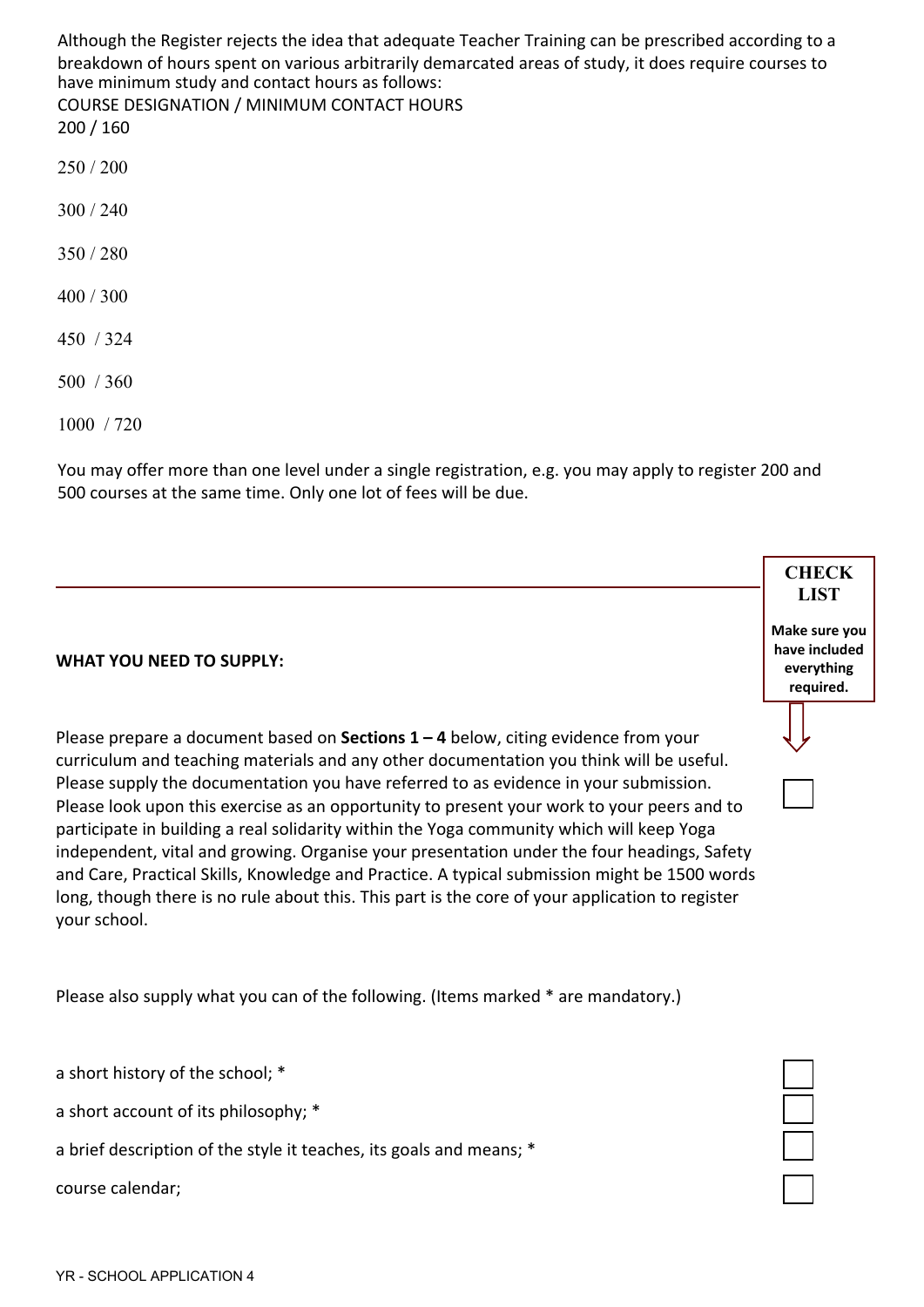breakdown of hours spent on various components of the course (e.g. homework and coursework in contact with course tutor, hours spent on various areas such as anatomy, philosophy, practice etc.) If your teaching is too organic to pin this down precisely, please indicate as such;\*

total length of course;\*

CV or bio-data of its Director of Studies and any other tutors. **Please note that at least one of the main tutors needs to be registered as a teacher with the IYN/YR and must have at least ten years solid teaching experience**; \*

evidence of registration of course tutor or that this is in process;\*

a sample copy of your certificate(s);\*

your ethical statement, if you have one;

your continuing education requirements, if you have them.

A copy of the agreement between the school and the Yoga Register signed and dates by the head of your school. (Page 2)\*



A Registered School enters into a legal agreement with the IYN Yoga Register. This entitles it to use the Register's name as long as it continues to teach the essentials of the curriculum it originally submitted and uphold the principles of the Register. Its graduates are then automatically eligible for registration. When a teacher is registered, he or she similarly enters a legal agreement with the IYN and its Register.

**CHECK LIST**

## **SECTION 1 – SAFETY AND CARE**

## **(a) What the Register is looking for and why**

For Yoga to be effective it must be taught safely. Its teaching and practice rest upon the Yogic principle of *ahimsa*. The practice of *asana*, *pranayama*, *mudra*, *bandha*, and meditation must be based upon an approach that doesn't invite physical and or psychological injury. The Register requires that students are observed teaching by a competent tutor from their school or an examiner appointed by their school and assessed for the safety of their teaching.

## **(b) Your submission**

With reference to your curriculum, teaching materials and any other documentation:

Please show how the principle of *ahimsa* is imparted to your students and becomes central to both their teaching and their practice. How is this assessed? Indicate how your school discharges its duty of care towards its students in accordance with the principle of *ahimsa*. Please add any further comments which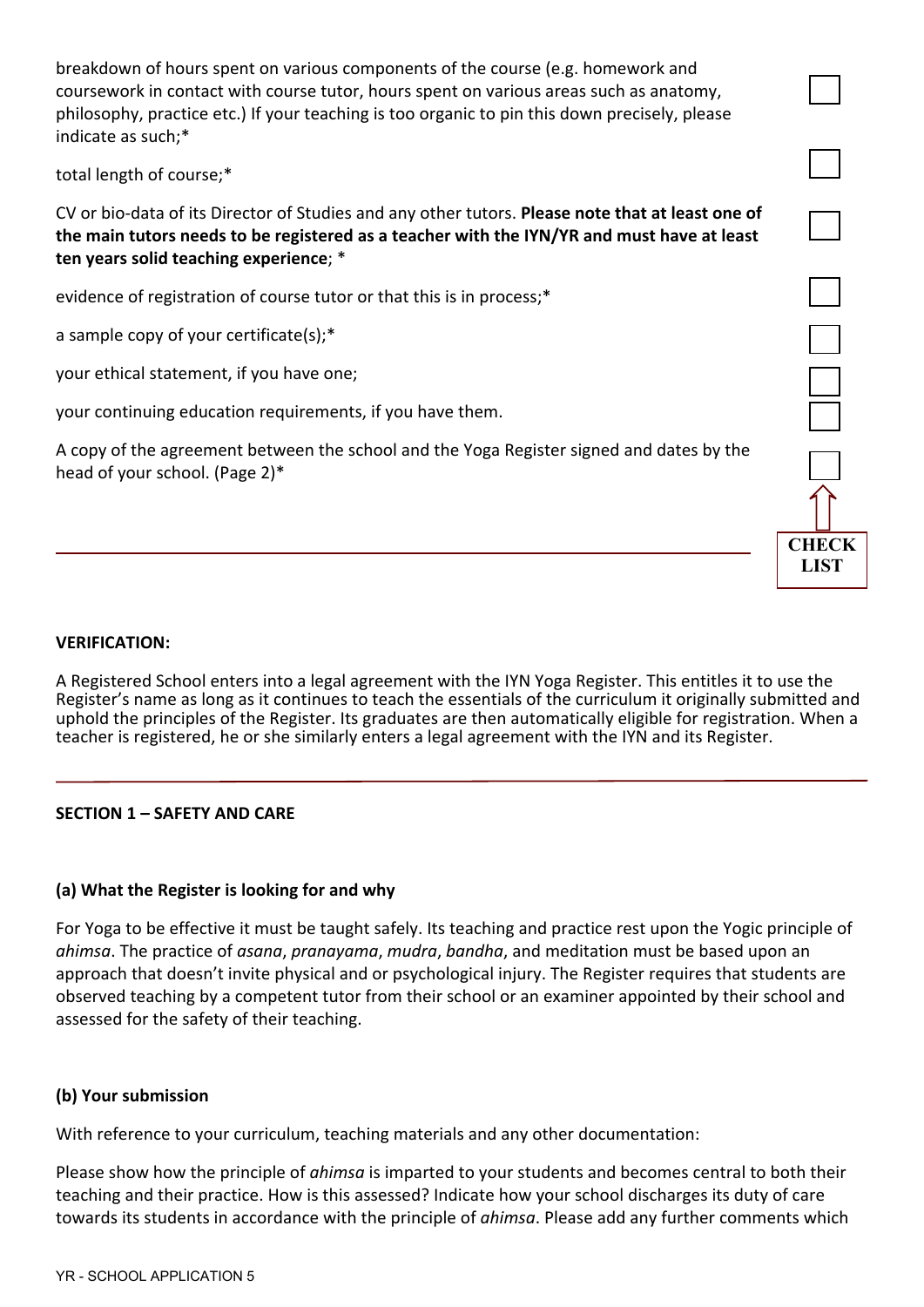you feel may clarify your training with respect to the requirement for your students to practice and teach safely.

## **SECTION 2 – PRACTICAL SKILLS**

## **(a) What the Register is looking for and why**

The Register requires a Yoga Registered (YR) teacher to have those specific practical skills necessary for teaching Yoga. We recognise that different Yoga schools have teaching requirements peculiar to themselves. We require evidence that, in keeping with *satya*, a Yoga Teacher Training School ascertains that its students have gained the practical skills needed to teach its approach of Yoga and that those practical skills are rooted both in the individual's Yoga practice and in the reflective practice of teaching itself.

## **(b) Your submission**

With reference to your curriculum, teaching materials and any other documentation:

Please show how your students come to master the teaching method of your school. What is its rationale and how are the students assessed? Please add any further comments which you feel may clarify your training - with respect to the practical skills your course requires its students to have mastered. (e.g. You might offer workshops in adjusting *asanas*).

## **SECTION 3 – KNOWLEDGE**

## **(a) What the Register is looking for and why**

The Register requires that the (YR) Teacher work from a foundation of sound knowledge. (YR) Teachers must be well versed in those Yoga traditions which are relevant to the style of Yoga they teach. Relevant, pragmatic knowledge of anatomy, physiology, psychology and philosophy is required. We recognise that different schools will emphasise these according to the requirement of their particular approach. Theoretical knowledge must be grounded in the teacher's practice and experience in order to fulfil the principle of satya. The (YR) Teachers need to be grounded in self-knowledge gained through self-study (svadhyaya) and to be continually reflective in both personal practice and teaching.

## **(b) Your submission**

With reference to your curriculum, teaching materials and any other documentation:

Please show how your students come to master the knowledge-base utilised by your school. How is this related to the student's practice and acquisition of self-knowledge, and how the student is assessed in this respect? Please add any further comments that you feel may clarify your training with respect to the knowledge your course requires its students to have mastered. (e.g. you might offer a series of discussions on the Yoga Sutras and assess your students on the basis of an essay).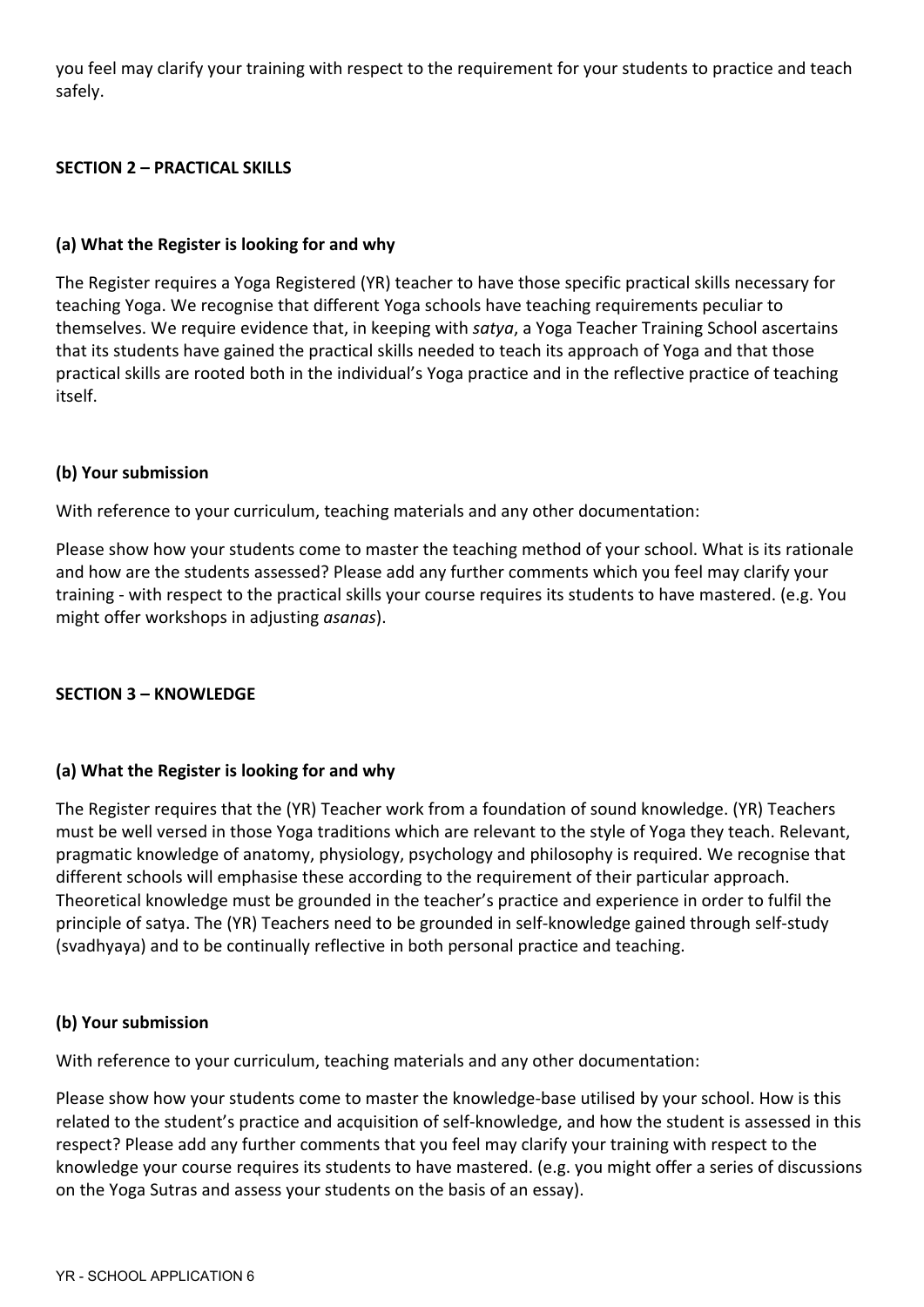#### **SECTION 4 – PRACTICE**

### **(a) What the Register is looking for and why**

The Register takes the view that practice is at the heart of any Teacher Training course of integrity. In keeping with the Yogic principles of *satya* and *ahimsa*, teachers must teach what they honestly know though their own practice. Practice should also be the basis of the practical skills a student comes to possess. The teacher's knowledge should also be grounded in the experience gained through diligent practice, rather than only in theoretical studies.

### **(b) Your submission**

With reference to your curriculum, teaching materials and any other relevant documentation:

Indicate how your students establish the safety, practical skills and knowledge-base of their teaching in their own diligent practice. Show how this is assessed. Indicate how, and to what extent, you supervise your students' practice through face-to-face instruction in the techniques of your approach to Yoga. Please add any further comments which you feel may clarify your training with respect to your requirements for personal practice on the part of your students.

#### **REGISTRATION**

Current registration entitles you to use the title of Yoga Register School (YRS) and the IYN logos on your publicity material. Your details will be entered on the IYN Yoga Register data base which is accessible to the public on-line and by phone or post. A registered school also becomes a voting member of the IYN.

#### **PAYMENT METHOD**

**CHEQUE** FOR £200 PAYABLE TO 'IYN' & SENT BY SNAIL MAIL WITH APPLICATION TO IYN, NYSFOR, PARK ROAD, ABERMAW, LL42 1PH

**PAYPAL** @ <https://www.independentyoganetwork.org/registration/payments/> You can use your credit or debit card or your PayPal account using this method.

**BACS** SORT CODE - 08-92-99, ACCOUNT NUMBER 65309966 [Please give a clear reference to your payment and let us know you have used this method. Account name - THE INDEPENDENT YOGA NETWORK - IYN]

## PLEASE TICK AS APPROPRIATE